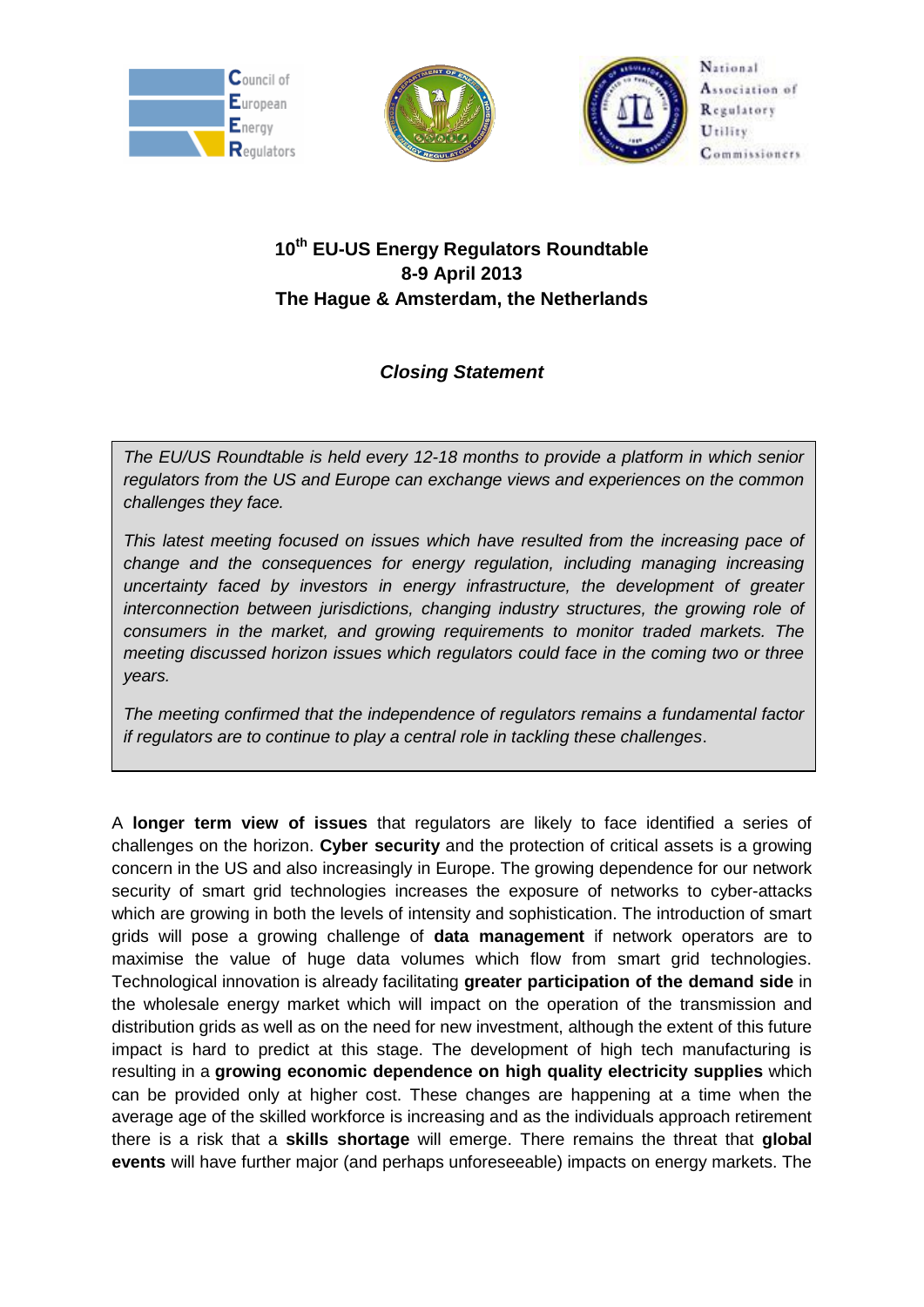regulatory framework must be able to adapt to meet these potential and actual challenges in order to ensure that the regulated companies and the market provide the best solutions in the interests of energy customers.

The trend towards greater cross-border trade in energy is leading to the development of regional markets. The development of regional markets must be underpinned by adequate **cross-border network interconnection capacity.** In the EU, the 3<sup>rd</sup> Energy Package of legislation and the Energy Infrastructure Package contain provisions for a comprehensive cross-border regulatory framework for the development of a fully interconnected electricity and gas grid system across Europe in which regulators have a central role to play. In the US, FERC Order 1000 requires every public electricity utility provider to participate in a regional transmission planning process and in a regional cross-border cost allocation methodology. The meeting examined these two parallel approaches and the experience gained so far in their implementation. The meeting also discussed the impact on cross-border energy trade resulting from the development of shale gas in the US and its potential for development in other countries.

The financial crisis has resulted in policy makers examining the robustness of the regulation of traded markets beyond the banking sector. In the EU, stricter legislation has been introduced (REMIT) to monitor trading in energy markets and regulators have a central role in its operation. As REMIT is in the process of being implemented, the meeting discussed progress and the challenges which remain to be overcome. The meeting compared the implementation of REMIT in Europe with the operation of **market monitoring** in the US by FERC. The meeting confirmed the importance of ensuring that the responsibilities of energy regulators and financial regulators are clear. The meeting also noted the challenge of ensuring effective data management in analysing market behaviour.

**Incentive regulation of network operators** has been successfully applied in a number of markets. Financial rewards and penalties can be applied in order to ensure that monopoly network operators are focused on managing their operations in the interests of consumers as well as their shareholders. As the pace of change increases, the level of uncertainty about the future development of networks also increases, as do the demands on network operators to make sound investment decisions. This is important when, in many countries, the requirement to meet climate change targets is resulting in a major shift to new renewable generation; smart grid technologies are helping to change the capabilities of distribution networks; concerns in some countries about reliance on nuclear power are leading to a demand for different forms of generation; and the economics of shale gas and LNG are changing the role of gas as a fuel for thermal generation plant. Considerations such as these have prompted some regulators to develop new forms of regulation aimed at incentivising network operators to manage these uncertainties much more effectively. OFGEM, the British regulator, presented its RIIO framework at the meeting and the US presented approaches used to encourage investments in smart grids.

The essential role of monopoly network operators in the operation of the energy markets and in the achievement of key public policy targets has resulted in them being a major focus of regulatory attention. One of the major issues in **the treatment of transmission operators is whether they should be unbundled by being separated from participation in the**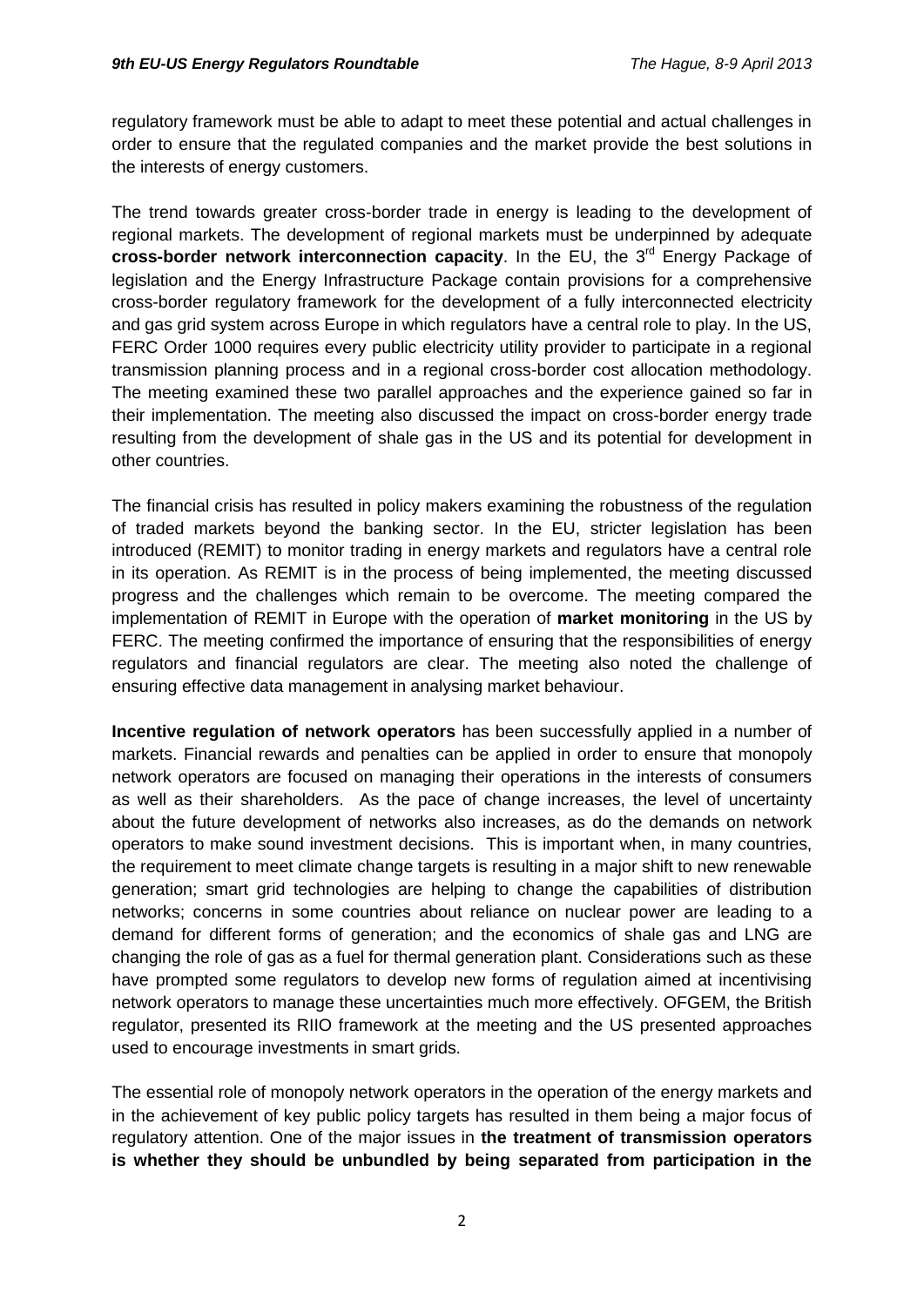**competitive parts of the market** such as generation and supply, or if they should be allowed to remain vertically integrated. The US and EU have taken different regulatory paths on this issue. In the EU, the 3<sup>rd</sup> Energy Package laws required unbundling to be applied to transmission network operators in one of three different forms, whilst in the US vertical integration and restructured markets provide a hybrid approach to market structure. The meeting discussed the theoretical arguments for unbundling and vertical integration, as well as the practical experience of the different approaches gained in the US.

The development of energy markets and technological innovation (notably smart meters and smart grids) are increasing the potential **involvement of small and medium-sized consumers into the energy wholesale markets**. This is particularly marked in the case of electricity. The ability of consumers to choose when to consume energy on the basis of clear pricing information on the cost of energy through the day could have significant implications. Any regular reduction in consumption at peak times will reduce the need for investment in network infrastructure. We can also expect to see new and innovative services offered to consumers as a result of their new position in the wholesale markets and as a result of the capabilities of the new technologies. The meeting discussed the regulatory challenges posed by these changes and the experience gained so far.

The issues discussed in this two-day event are similar to those faced by energy regulators around the world. They are also being discussed in larger regulatory circles, including the working groups of the **International Confederation of Energy Regulators** (ICER) and at the upcoming **World Forum on Energy Regulation VI to be held in Istanbul in 2015**. The roundtable participants confirmed their commitment to sharing and disseminating best practices and improving regulatory decision making through on-going communication and coordination.